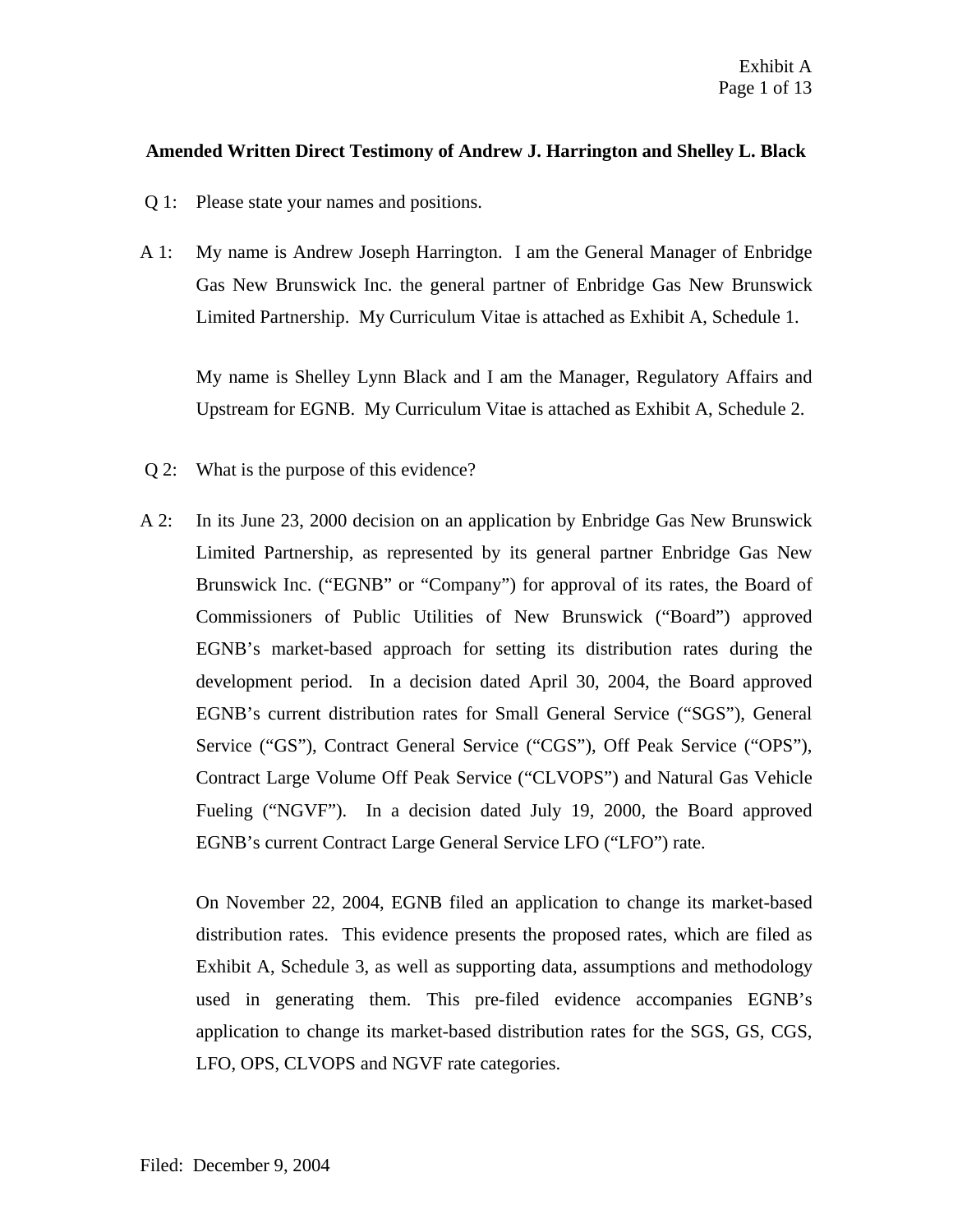- Q 3: EGNB has stated previously that its distribution rates are market-based. Please explain the purpose of market-based rates.
- A 3: Market-based rates are predicated on local market conditions with the objective of providing potential end-use customers with an economic incentive to convert to natural gas.
- Q 4: Does EGNB continue to feel that the market-based methodology of setting its rates best suits the greenfield market in New Brunswick?
- A 4: Yes, the market-based approach for setting rates continues to enable EGNB to establish rates based on local market conditions and supports EGNB's objective to provide potential end-use customers with sufficient economic incentive to convert to natural gas.
- Q 5: Could you review the Board approved methodology for setting distribution rates?
- A 5: In general, the methodology for establishing distribution rates is as follows:
	- Establish a relevant retail oil price for typical customers in each rate class.
	- Calculate the annual oil cost for a typical customer in each rate class.
	- Discount the annual cost by the appropriate amount to establish a target annual natural gas cost.
	- Calculate the target burner tip natural gas unit price by dividing the target annual natural gas cost by the expected natural gas consumption.
	- Calculate the distribution rate by subtracting the commodity price for natural gas.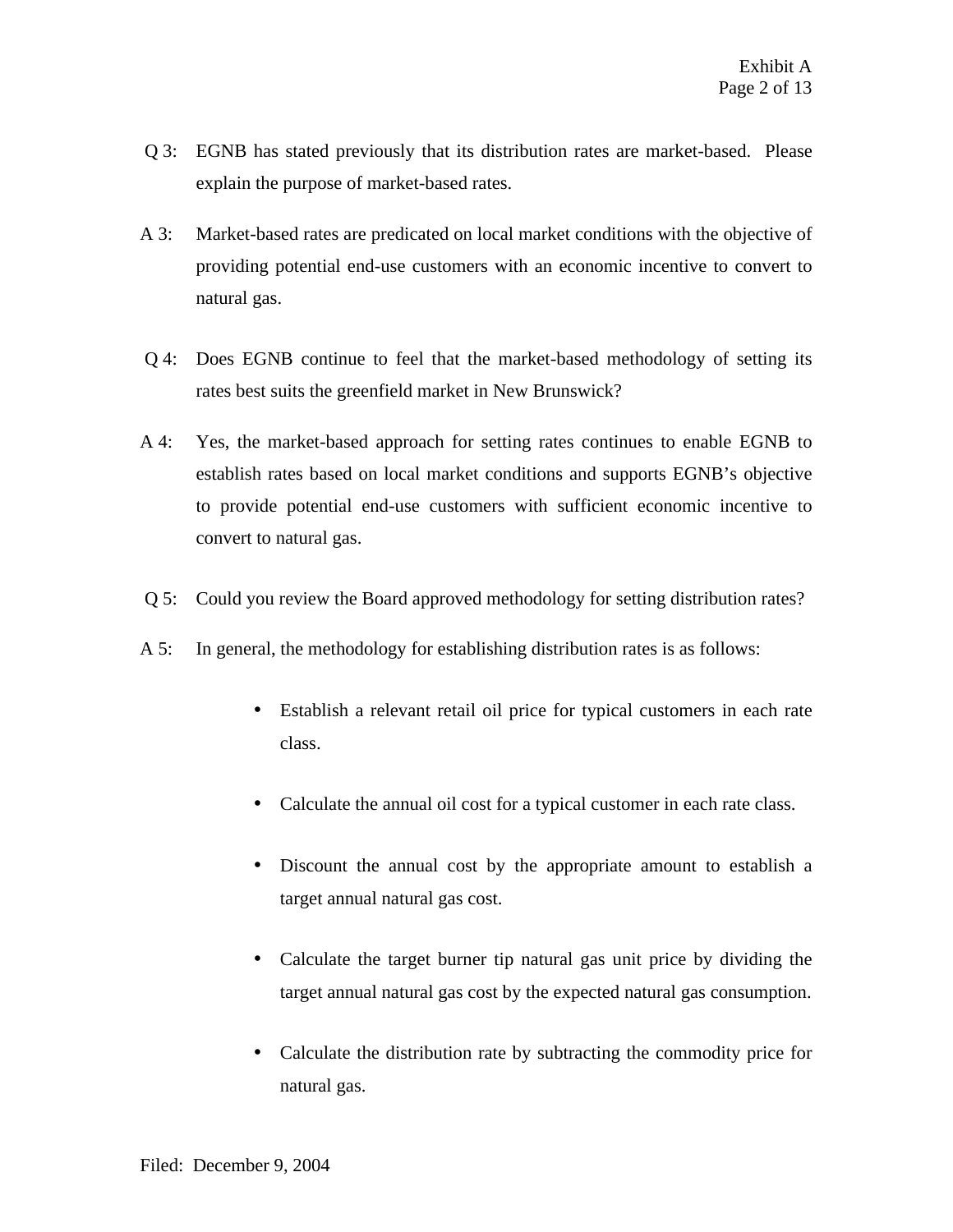EGNB has adopted targeted annual savings for the market categories that, when combined with other benefits of natural gas and other economic considerations, such as the typical age of heating systems and switching costs, should provide sufficient incentive for customers to switch to natural gas:

- For the residential and small commercial sector (SGS): 20% opposite home heating oil,
- For the medium to large commercial sector (GS, CGS): 15% opposite light fuel oil,
- For the large industrial sector (LFO): 10% opposite light fuel oil.

The following table summarizes this approach. Additionally, an example of the SGS rate class has been provided and follows later within the response to Question 12. The example provides typical expected end-use costs associated with the application of the above noted methodology.

The rate schedules filed as Exhibit A, Schedule 3 also include rates for OPS, CLVOPS, and NGVF classes. The calculation of these rates is consistent with the methodology approved by the Board in 2000 and is simply a function of the GS and CGS rates. The OPS and CLVOPS rates are set at 75% of the proposed GS and CGS rates, respectively. The NGVF rate is set at the same level as the GS rate.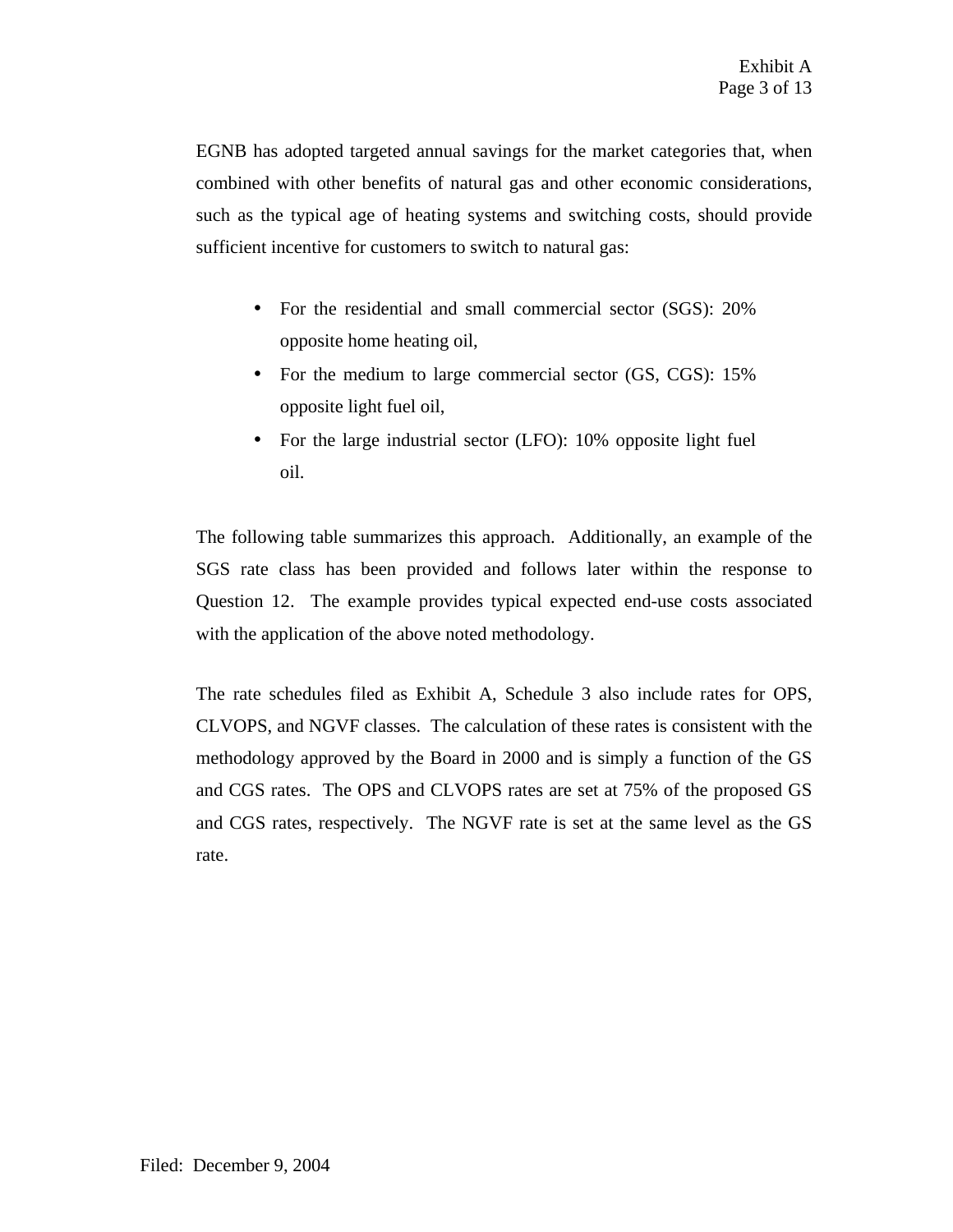| Line | <b>Item</b>                                                                       | <b>SGS</b> | <b>GS</b> | $CS$    | <b>LFO</b> |
|------|-----------------------------------------------------------------------------------|------------|-----------|---------|------------|
| (1)  | Retail Oil Price (\$/L)                                                           |            | 0.5227    | 0.5152  | 0.4856     |
| (2)  | Retail Oil Price (\$/GJ)                                                          |            | 13.54     | 13.35   | 12.58      |
| (3)  | Typical Annual Oil Consumption (L)                                                | 3,773      | 37,411    | 140,102 | 821,217    |
| (4)  | Typical Annual Oil Consumption (GJ)                                               | 146        | 1,447     | 5,418   | 31,759     |
| (5)  | Annual Oil Cost (\$) (Line 1 x Line 3)                                            | 2,402      | 19,555    | 72,179  | 398,780    |
| (6)  | Target Savings Level (%)                                                          | 20%        | 15%       | 15%     | 10%        |
| (7)  | Target Annual Savings (\$) (Line 5 x Line 6)                                      | 480        | 2,933     | 10,827  | 39,878     |
| (8)  | Typical Annual Natural Gas Cost (\$)<br>(Line 5 minus Line 7)                     |            | 16,622    | 61,352  | 358,902    |
| (9)  | Typical Annual Natural Gas Consumption (GJ)                                       | 114        | 1,175     | 4,400   | 31,745     |
| (10) | Target Natural Gas Burner Tip Unit Price (\$/GJ)<br>(Line 8 divided by Line 9)    |            | 14.15     | 13.94   | 11.31      |
| (11) | Commodity Price (\$/GJ)                                                           | 10.15      | 10.15     | 10.15   | 10.15      |
| (12) | <b>Target Distribution Rate (\$/GJ)</b><br>(Line 10 minus Line 11)                | 6.7068     | 3.9960    | 3.7937  | 1.1558     |
|      | Breakdown of Distribution Charge between Monthly and Delivery Charges:            |            |           |         |            |
| (13) | Annual Target Distribution Charge per Customer (\$)<br>(Line 12 x Line 9)         | 765        | 4,695     | 16,692  | 36,690     |
| (14) | <b>Monthly Customer Charge (\$)</b>                                               |            | 16.00     | N/A     | N/A        |
| (15) | Annual Customer Charge (\$) (Line 14 x 12 months)                                 |            | 192       | N/A     | N/A        |
| (16) | <b>Monthly Demand Charge (\$/GJ)</b>                                              |            | N/A       | 5.20    | 5.20       |
| (17) | <b>Average Monthly Contract Demand (GJ)</b>                                       |            | N/A       | 45.90   | 90.80      |
| (18) | Annual Demand Charge (\$)<br>(Line $16 \times 12$ months x Line 17)               |            | N/A       | 2,864   | 5,666      |
| (19) | Annual Delivery Charge per Customer (\$)<br>(Line 13 minus Line 15 minus Line 18) | 621        | 4,503     | 13,828  | 31,024     |
| (20) | Delivery Charge per GJ (\$) (Line 19 divided by Line 9)                           | 5.4436     | 3.8326    | 3.1427  | 0.9773     |

## **Derivation of Target Distribution Rates**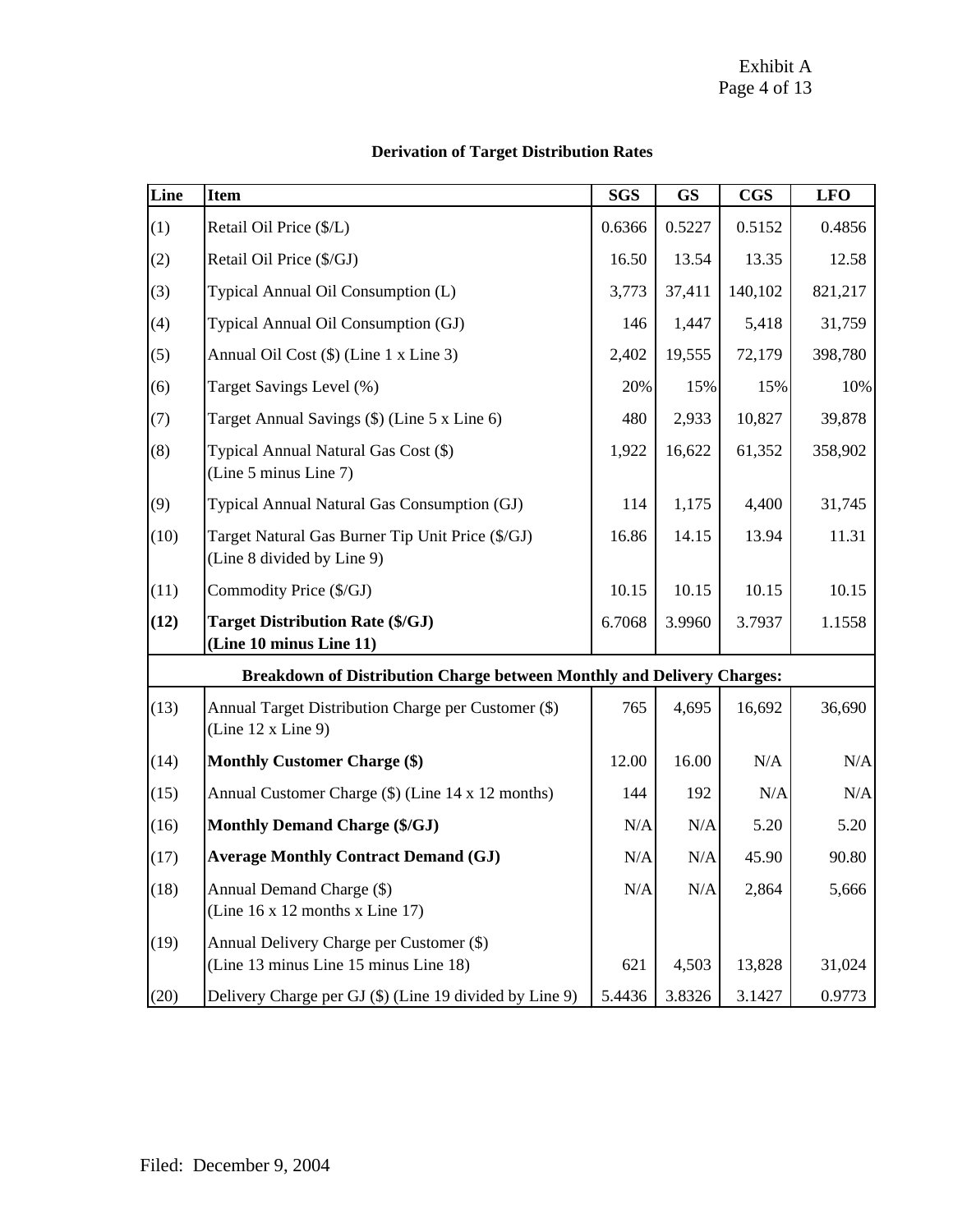EGNB continues to feel that oil is the most appropriate benchmark against which to set its rates: it is generally the least expensive of the existing energy alternatives, meaning that natural gas will be even more competitive against other alternate energy sources such as propane. Electricity rates in New Brunswick are artificially low and static, making it difficult to provide a consistent economic incentive for customers to convert to natural gas. Propane is not considered to be an appropriate benchmark as it is significantly more expensive than either oil or electricity.

Also, generally speaking, oil and natural gas commodity prices tend to track one another, that is, when the price of oil goes up so does the price of natural gas, and vice-versa.

- Q 6: Does the proposed CLGS-LFO delivery rate of \$0.9773 represent all blocks in this rate class?
- A 6: No, the delivery rate of \$0.9773 for the first 33,000 GJs is designed to deliver the target savings of 10% to the average customer in the CLGS-LFO class:

| <b>Monthly Distribution Delivery Charge:</b>                       | <b>Current</b> | <b>Proposed</b> |
|--------------------------------------------------------------------|----------------|-----------------|
| Demand Charge per GJ of Contract Demand (\$ per GJ)                | 5.20           | 5.20            |
| For the first 33,000 GJ delivered per month (\$ per GJ)            | 0.7901         | 0.9773          |
| For the next $25,000$ GJ delivered per month (\$ per GJ)           | 0.1900         | 0.1900          |
| For volumes delivered in excess of 58,000 GJ per month (\$ per GJ) | 0.0800         | 0.0800          |

The second and third blocks of this rate class apply to only very large customers with significantly greater volumes and purchasing power than the average customer. EGNB is not proposing an adjustment to the second and third blocks.

Q 7: Why has EGNB reduced target savings from 15% to 10% in the CLGS-LFO class?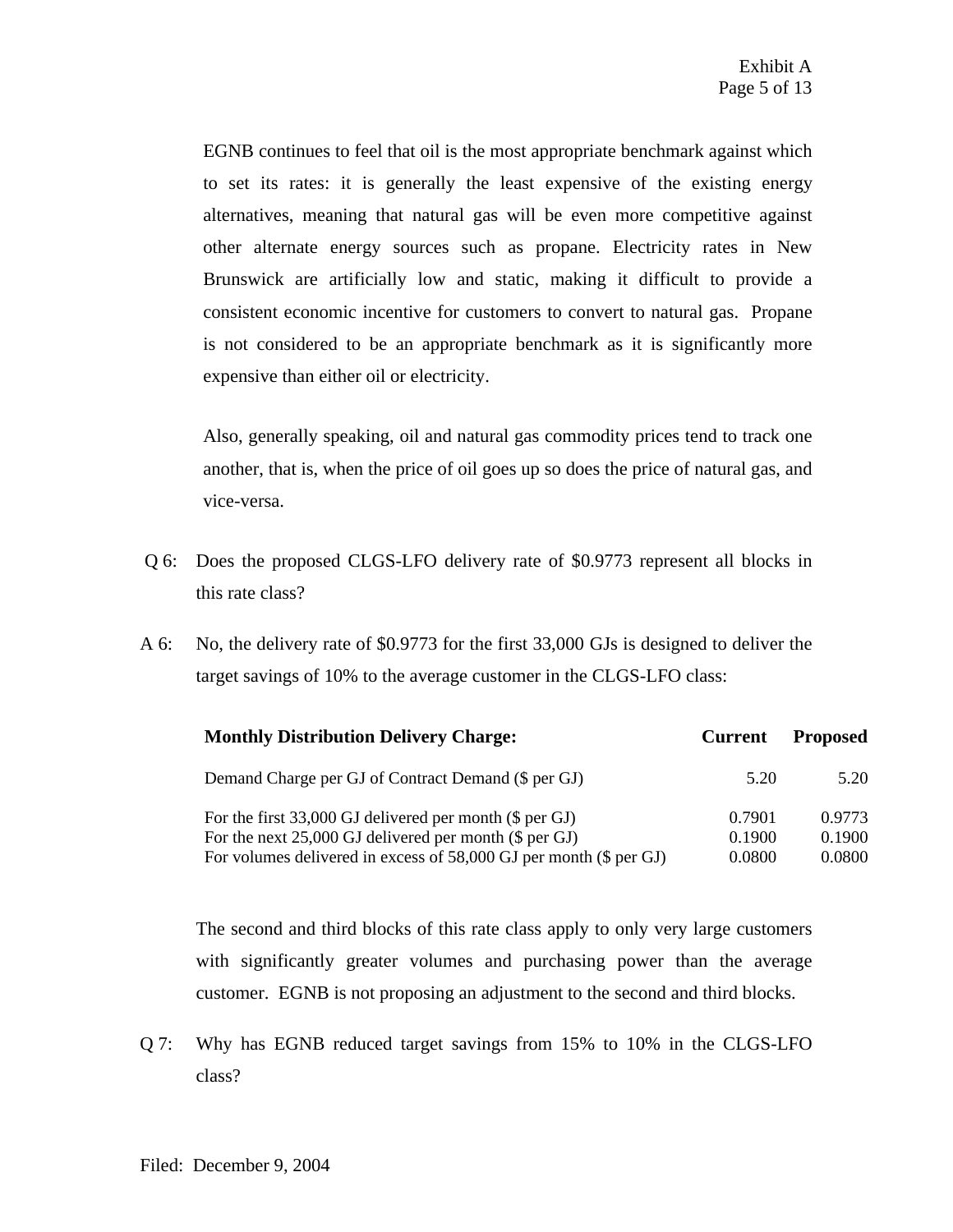- A 7: EGNB is attempting to strike a balance between providing sufficient incentive to convert to natural gas and recovering as much of its costs as possible during the development period. EGNB is comfortable that the 10% targeted savings will provide a sufficient incentive for customers to convert.
- Q 8: Do end-use customers have to realize the precise savings level in order to convert to or continue consuming natural gas?
- A 8: No, end-user conversion decisions are based upon their own unique circumstances and as such, conversions are achievable at various pricing levels. The emphasis of this pricing mechanism is on "target" savings because the Company does not and cannot control all components of the delivered price of natural gas or competing fuels.

These target savings are guidelines and will evolve with the market for natural gas. The actual savings realized by a customer will be based on the combined costs of distribution and commodity compared with a customer's alternate energy costs and will vary from customer to customer and over time as energy prices evolve.

Price is only one of the factors influencing a customer's decision to switch to or continue consuming natural gas. In practice, EGNB is aware of end-user situations in which customers have made the switch to natural gas in the face of price premiums to their incumbent energy choice, demonstrating that price was only one aspect of the decision and not always the primary factor driving a customer's choice.

- Q 9: Could a rate increase hinder future customers converting to natural gas?
- A 9: An increase in distribution rates could impact a customer's decision to convert to natural gas, however, natural gas prices are only one factor that potential end-use consumers consider when making the decision to convert. Capital costs to convert (and any off-setting incentives), environmental benefits, maintenance cost

Filed: December 9, 2004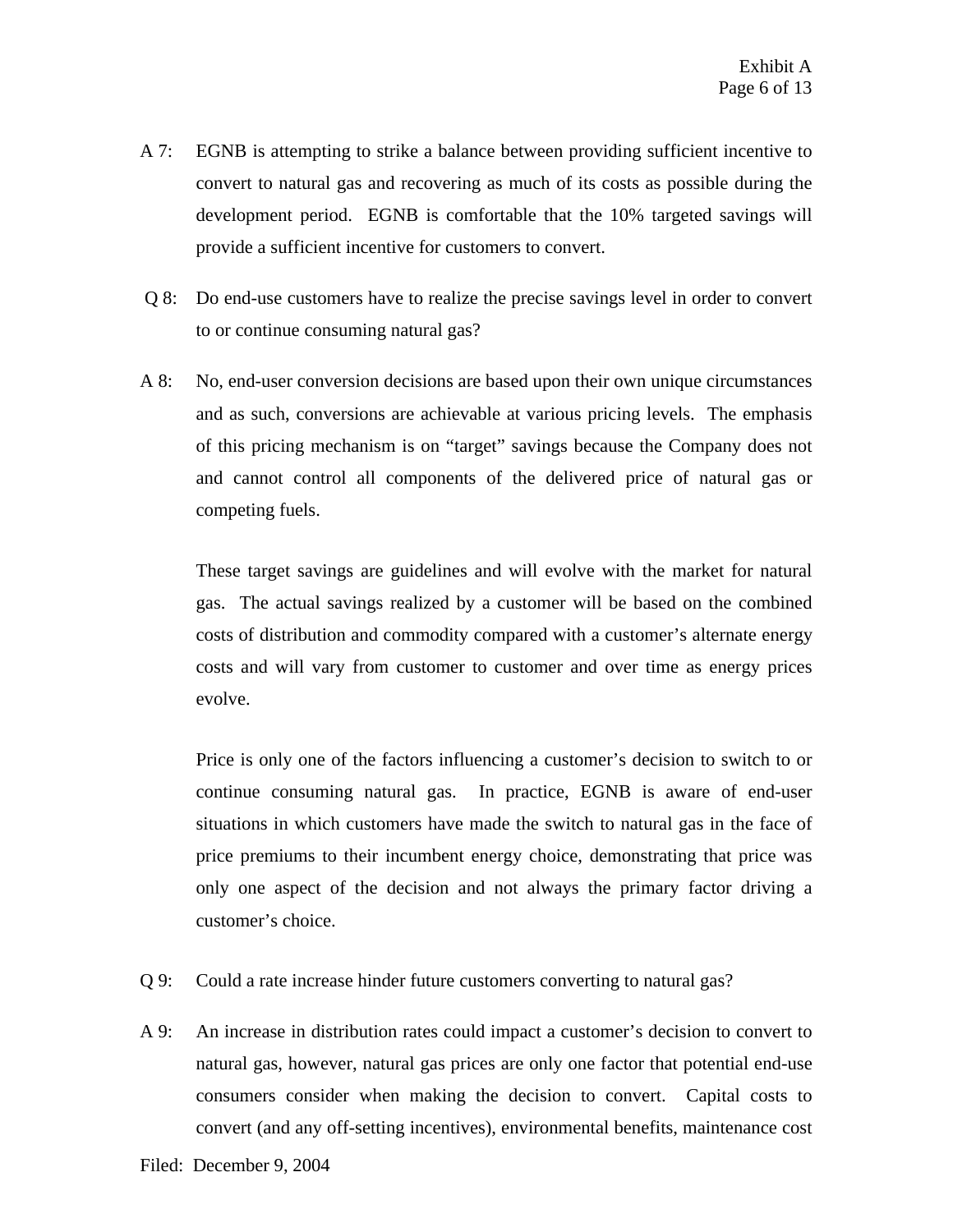reductions, reliability and flexibility are other examples of related factors that consumers also take into consideration.

Further, it is important to remember that if EGNB determines at any time that distribution rates are acting as a deterrent to customer acquisition or retention, it can apply to the Board to use the rate rider mechanism to lower rates.

- Q 10: Does EGNB feel that the distribution rate increases, effective May 1, 2004, had an impact on customers converting to natural gas during the year?
- A 10: No, EGNB does not feel that the distribution rate increase had an impact on customers decision to convert to natural gas during 2004.

In fact, as at October 31, 2004 year-to-date distribution revenue signings are 3.5 times the revenue signed in the same period during 2003. This represents the highest growth period for EGNB since commencing operations. EGNB is confident that natural gas is the preferred fuel of choice for potential end-users and is committed to ensuring future development of the New Brunswick natural gas industry.

- Q 11: Can you please indicate what retail oil prices EGNB proposes to use in setting rates and the methodology EGNB used in establishing them?
- A 11: The following table presents, by rate class, the retail oil price that is being used in establishing the proposed rates (see Line 1 and 2 of the table in A4)

| Rate Class | Retail Oil Price |              |  |  |
|------------|------------------|--------------|--|--|
|            | $\frac{1}{2}$    | $\sqrt{$GJ}$ |  |  |
| <b>SGS</b> | 0.637            | 16.50        |  |  |
| <b>GS</b>  | 0.523            | 13.54        |  |  |
| <b>CGS</b> | 0.515            | 13.35        |  |  |
| LFO        | 0.486            | 12.58        |  |  |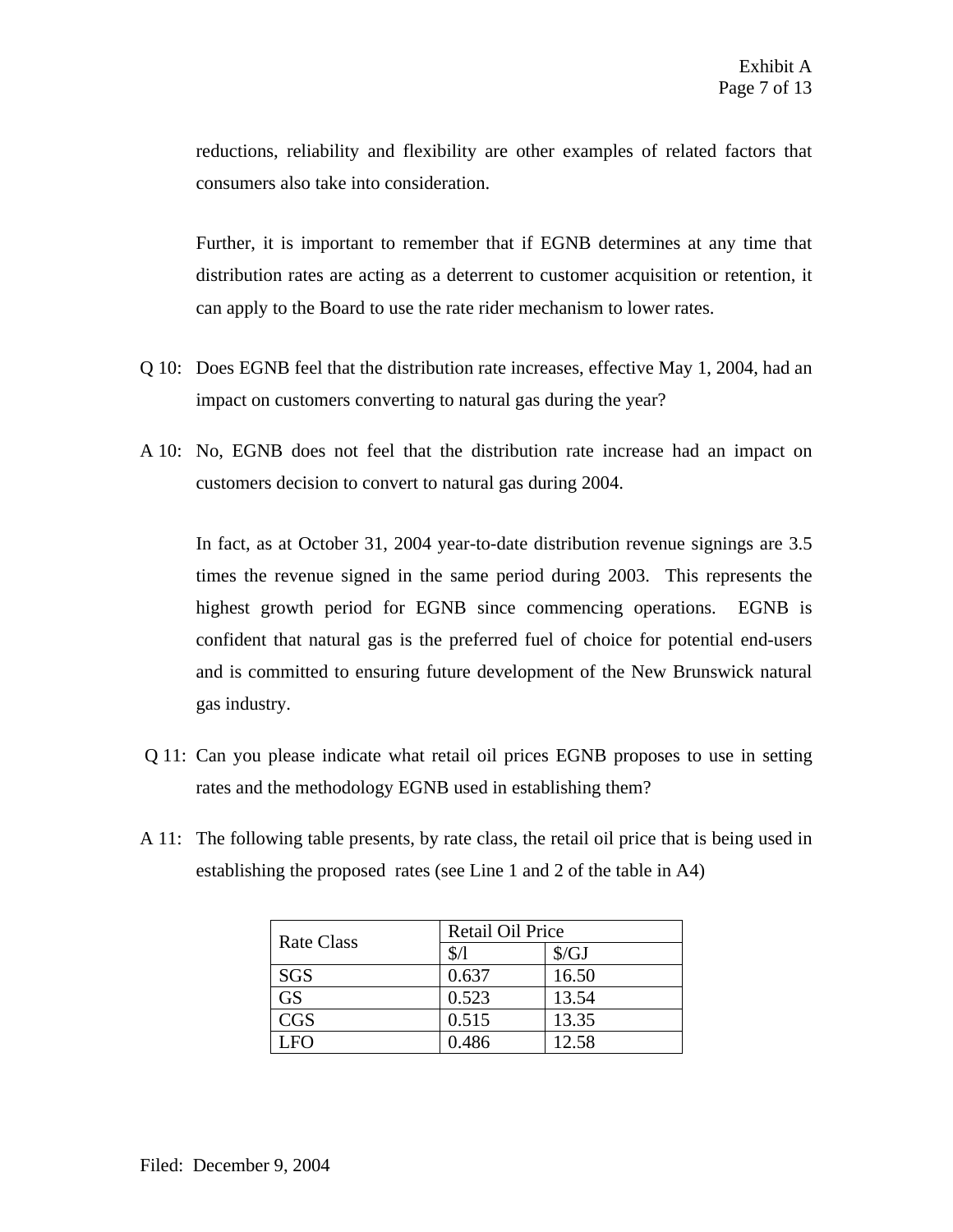For its forecast, EGNB has used the closing settlement prices for West Texas Intermediate (WTI) crude oil from NYMEX (New York Mercantile Exchange) as the anticipated price of crude oil over the forecast period - in this case February 2005 through January 2006. WTI was selected as it is the commonly traded North American index for crude oil prices. Since NYMEX is a market view of forward pricing which changes on a daily basis as a result of market conditions and expectations, a 21-day average<sup>1</sup> is utilized to estimate monthly crude costs over the forecast period. The anticipated crude oil cost for this period using this methodology is \$US 48.87 /barrel (bbl). These crude prices are converted to Canadian dollars using a similar 21-day average of the future strip for the Canada/US exchange rate. The exchange rate derived using this approach is \$CDN 1.23 per \$US.

In order to calculate retail oil prices, a "market spread" is needed for the New Brunswick market (the difference between the cost of crude oil and the price of refined products or distillates). For New Brunswick, historical information was used to estimate the typical market spread for each of the products and sectors. This historical information included prices collected by EnerData (Statistics Canada), New Brunswick Department of Energy as well as data independently collected by EGNB. These spreads were then added to the Canadian dollar value for the NYMEX strip for crude oil. The above table contains retail oil price estimates derived in this manner. Note that, due to the competitive nature of the retail oil market, significant variations of these typical amounts have been observed, i.e. these prices will vary on an individual customer basis.

Q 12: Once retail oil prices are established, how has EGNB developed target natural gas burner tip prices?

<sup>&</sup>lt;sup>1</sup> 21 day average is an industry standard to reduce the effect of possible market anomalies of a particular trading day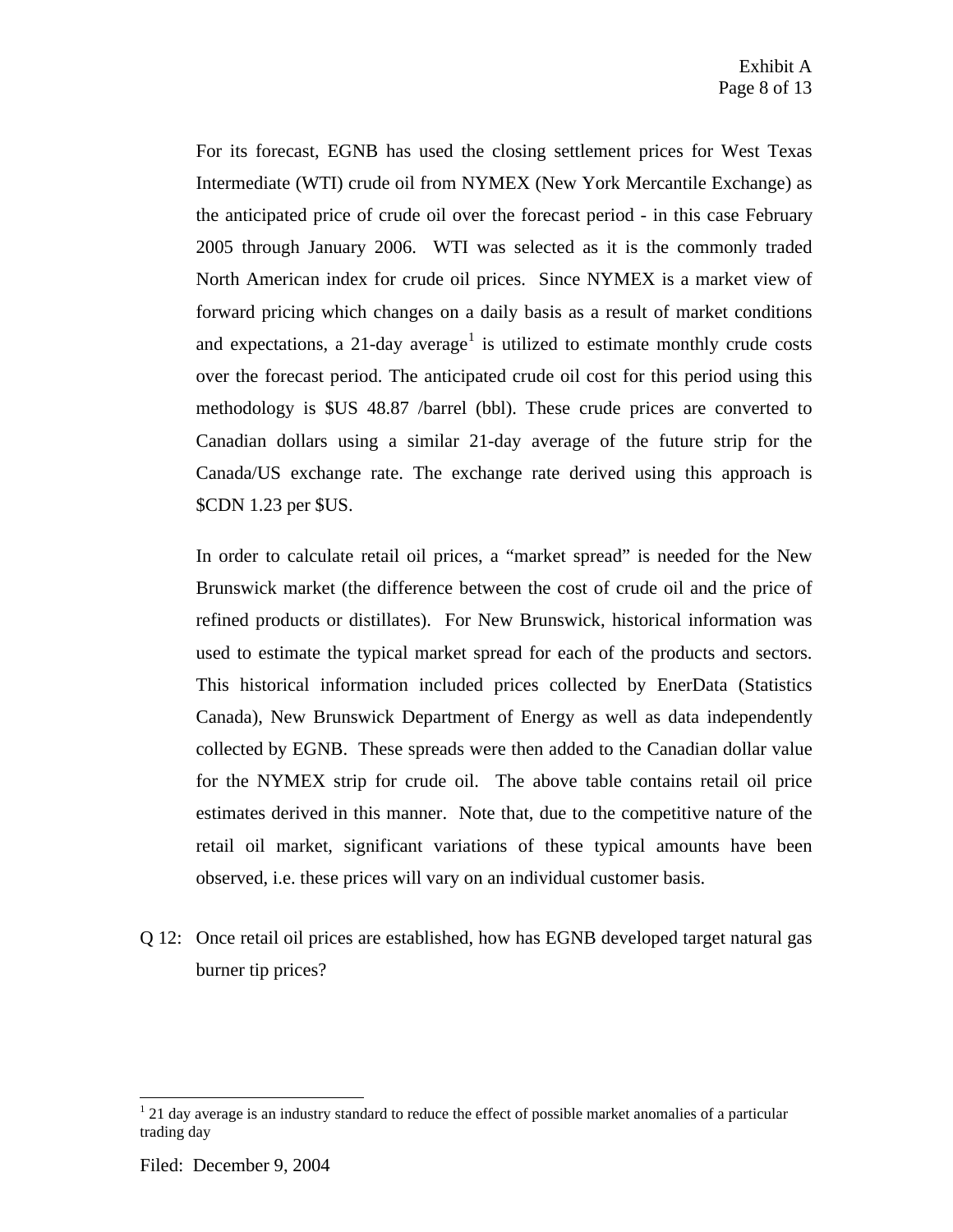A 12: Please refer to the following table illustrating the derivation of target natural gas burner tip prices for a typical residential customer. After deriving the retail oil price, the annual oil cost is calculated (Line 3 in the example).

Next, the target annual savings is calculated based on the targeted savings previously discussed, i.e. 20% for the SGS class, 15% for the GS and CGS classes and 10% for the LFO class. To arrive at the target annual savings level, the annual oil cost is multiplied by the targeted savings level appropriate to the SGS rate class (Line 5).

Subtracting the target annual savings from the customer's annual oil cost leaves the target annual natural gas cost (Line 9).

Finally, dividing the target annual natural gas cost by the typical annual natural gas consumption results in the target natural gas burner tip price (Line 12).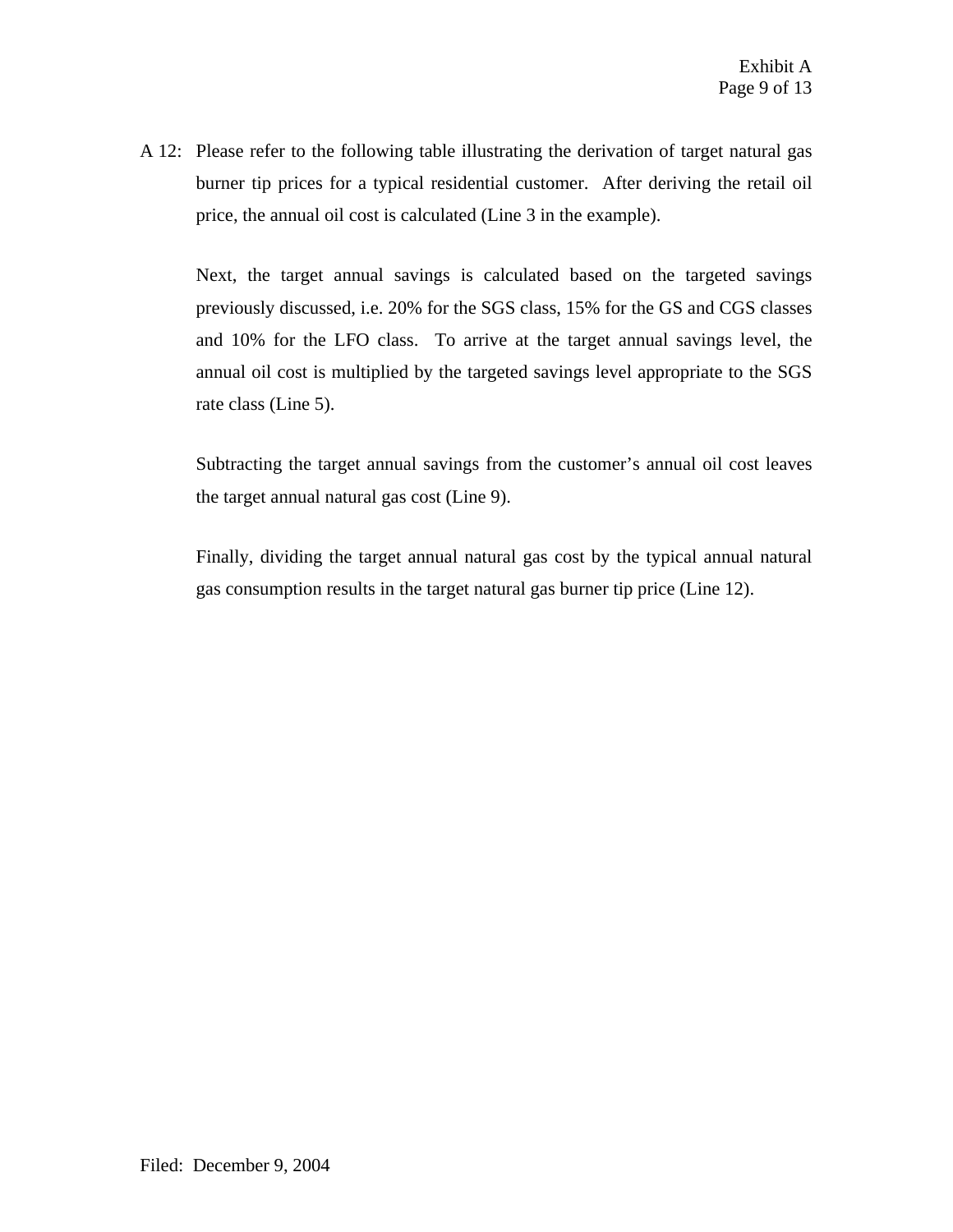|                   | <b>SGS Target Burner Tip Price</b><br>Example - Typical Residential Customer using Oil Fired Equipment |                                            |                 |              |     |    |       |                                   |
|-------------------|--------------------------------------------------------------------------------------------------------|--------------------------------------------|-----------------|--------------|-----|----|-------|-----------------------------------|
| <b>Line</b>       |                                                                                                        |                                            |                 |              |     |    |       |                                   |
| (1)               | <b>Typical</b><br>Annual<br>Oil<br>Consumption                                                         |                                            |                 | 3,773 Litres | OR. |    | 146   | GJs                               |
| (2)               | <b>Forecast Retail Oil Price</b>                                                                       | \$                                         | 0.637           | /litres      | OR. | \$ | 16.50 | /GJ                               |
| (3)               | Annual Oil Cost                                                                                        |                                            |                 |              |     |    |       | \$2,402                           |
|                   | <b>Calculating Target Annual Savings</b>                                                               |                                            |                 |              |     |    |       |                                   |
| (4)<br>(5)<br>(6) |                                                                                                        | X<br><b>Target Annual Savings</b>          | Annual Oil Cost | 20%          |     | X  |       | 2,402<br>\$.<br>20%<br>\$.<br>480 |
|                   | <b>Calculating Target Annual Natural Gas Cost</b>                                                      |                                            |                 |              |     |    |       |                                   |
| (7)<br>(8)<br>(9) | <b>Target Annual Natural Gas Cost</b>                                                                  | Annual Oil Cost<br>- Target Annual Savings |                 |              |     |    |       | 2,402<br>£.<br>480<br>\$<br>1,922 |
|                   | <b>Calculating Target Burner Tip Price</b>                                                             |                                            |                 |              |     |    |       |                                   |
| (10)<br>(11)      | <b>Target Annual Natural Gas Cost</b><br><b>Typical Annual Natural Gas Consumption</b>                 |                                            |                 |              |     |    |       | \$<br>1,922<br>114 GJ             |
| (12)              | <b>Target Natural Gas Burner Tip Price</b>                                                             |                                            |                 |              |     |    |       | 16.86 / GJ<br>\$                  |

What is important to realize in this example is that EGNB has dealt with typical customer characteristics in the development of its rates. At an individual level, end-use customers will experience variations from the typical levels used in deriving the rates.

- Q 13: Referring to the previous examples, why is the expected consumption for the competitive energy (in this case oil) different than that presented for natural gas?
- A 13: Different heating equipment (water heaters, furnaces or boilers) have different operating efficiencies. For example, a typical high-efficiency gas furnace will convert 92% of the energy input that goes into the equipment into heat energy.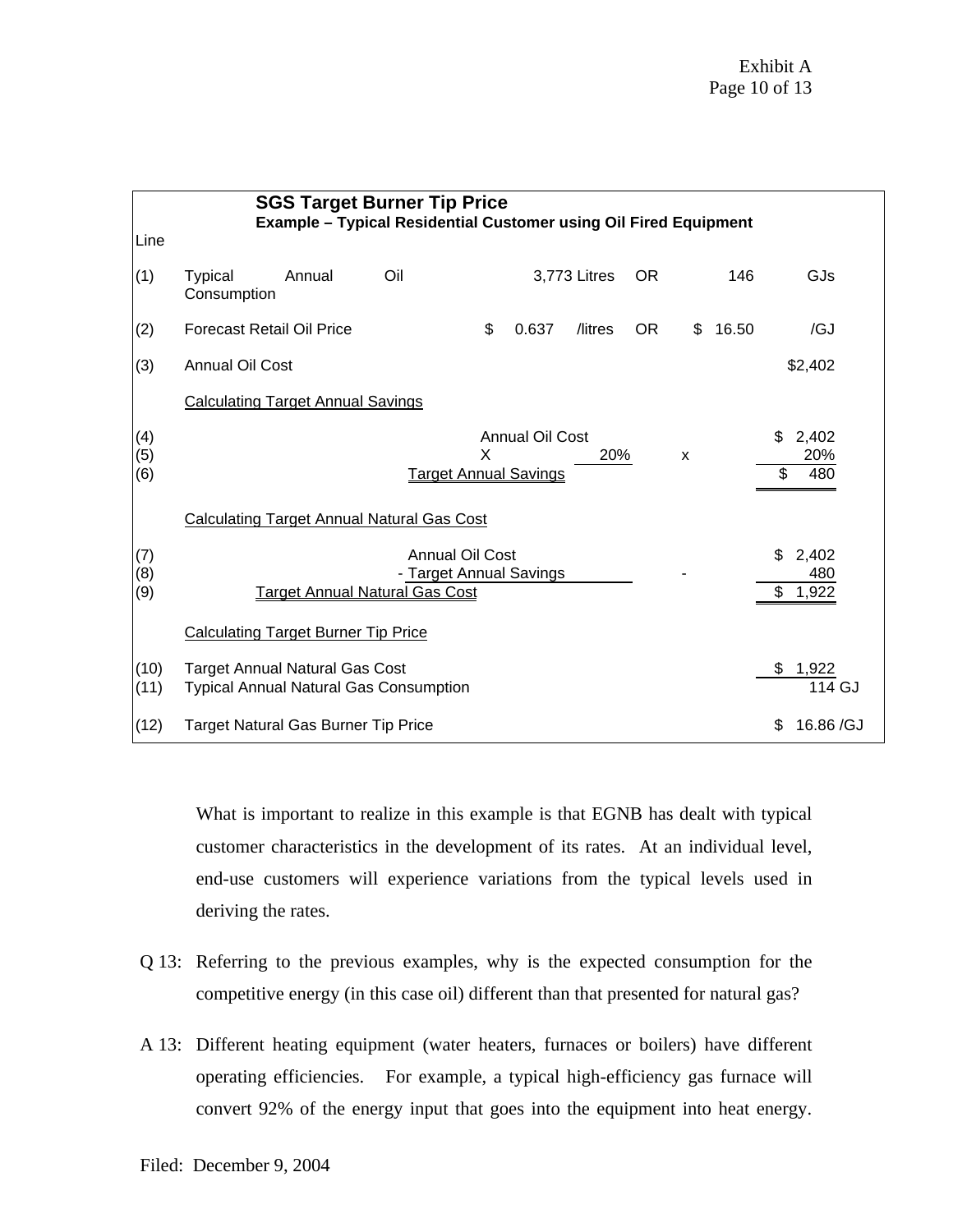Equipment vintage, maintenance history and energy source all have an impact on its operating efficiency.

EGNB has used the following blended efficiencies in setting the relationship between input energy requirements and typical equipment energy output. They are based on different possible equipment types and combinations relevant to a class. Again, the actual efficiency of gas and alternative equipment will vary by customer and will impact actual savings realized.

| <b>Rate Class</b> | <b>Natural Gas</b> | Oil |
|-------------------|--------------------|-----|
| <b>SGS</b>        | 87%                | 68% |
| GS, CGS           | 80%                | 65% |
| FC                | 80%                | 80% |

- Q 14: Returning to the methodology outlined in the response to Question 4, once the target burner tip price is established, how does EGNB arrive at the distribution rate?
- A 14: The distribution rate represents the burner tip price less the commodity price. The commodity price is the amount end-use customers will pay to have their gas supply delivered to EGNB's distribution system..
- Q 15: How did EGNB arrive at the commodity price?
- A 15: EGNB has used the price of Enbridge Utility Gas ("EUG") as the reference price for commodity for the purpose of setting its proposed distribution rates. As a result, the current 12-month forecast EUG price of \$10.15/GJ has been used as the commodity price.
- Q 16: How did EGNB develop the forecast of the commodity price?
- A 16: The forecast EUG price is based on the methodology prescribed in the *Gas Distributor Marketing Regulation – Gas Distribution Act*, *1999 ("Marketing*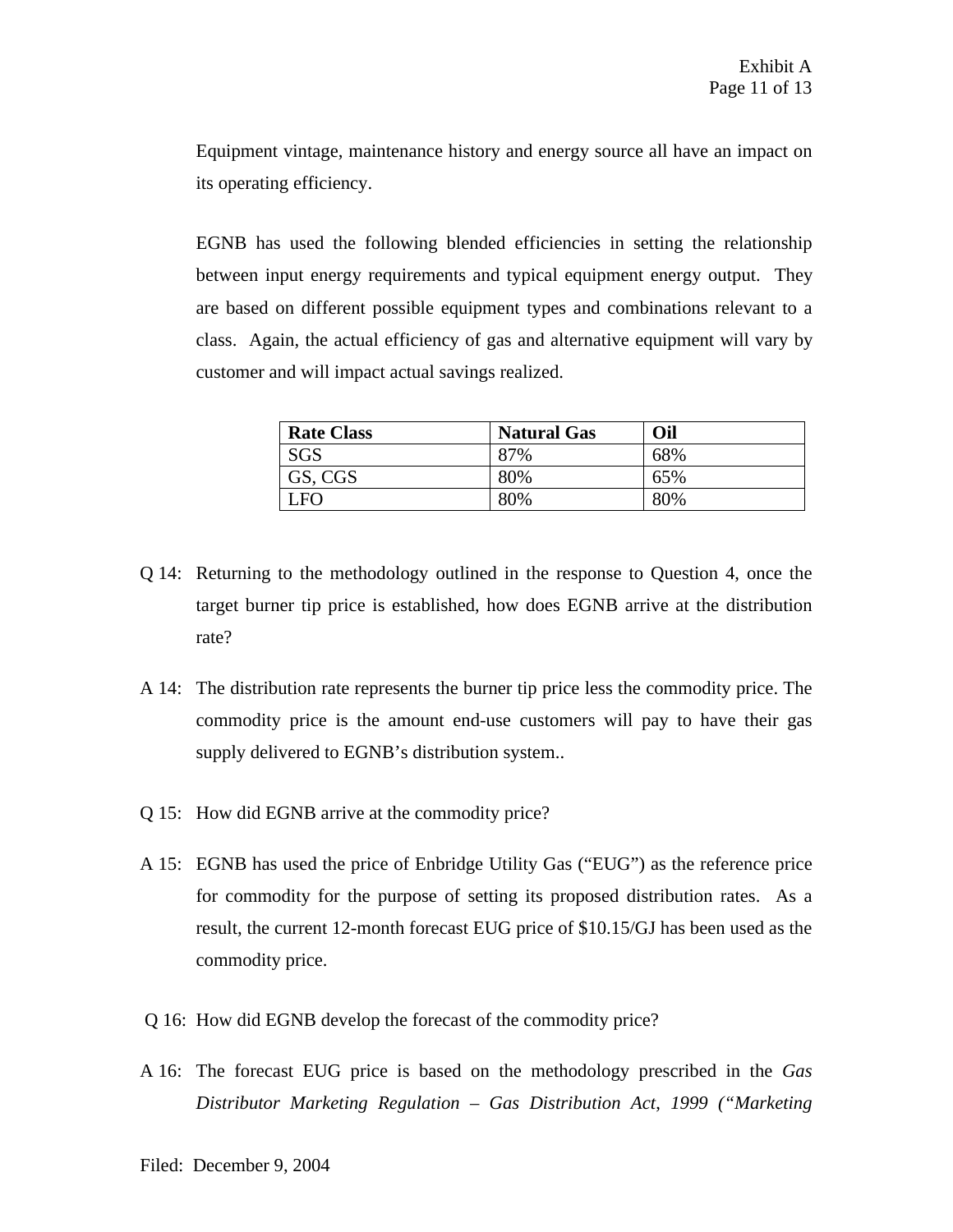*Regulation").* As set out in section 4(1) of the *Marketing Regulation,* the price of EUG is based on the forecast average price of gas for the following 12 months based upon the cost to EGNB of purchasing gas and then selling gas to customers.

- Q 17: Why is EGNB proposing to use EUG as the reference price for commodity?
- A 17: First, the price of EUG is publicly available in the marketplace. Second, almost two thirds of gas users are currently purchasing EUG. The following table presents the percentage of natural gas consumers by rate class who have chosen EUG for their gas supply:

| <b>Rate Class</b> | <b>EUG</b> | <b>Others</b> |
|-------------------|------------|---------------|
| SGS               | 66%        | 34%           |
| <b>GS</b>         | 34%        | 66%           |
| CGS               | 31%        | 69%           |
| <b>LFO</b>        | 24%        | 76%           |
| <b>Total</b>      | 66%        | 34%           |

Though EUG serves fewer customers in the commercial GS and CGS rate classes and industrial LFO rate classes, EGNB believes the use of EUG is necessary because of its price transparency. In addition, EGNB believes that larger customers with greater purchasing power are able to contract for natural gas at a more favorable pricing than EUG, resulting in additional savings.

It is important to note that EGNB's objective in choosing EUG is to provide a reasonable approximation of what customers will pay on average for the provision of commodity. Each supplier will take into account its own value proposition objectives and related cost structures when establishing its prices. This is another reason why targeted savings need to be considered as an order of magnitude rather than a hard target.

Q 18: What would be the outcome if marketers charge more than EUG?